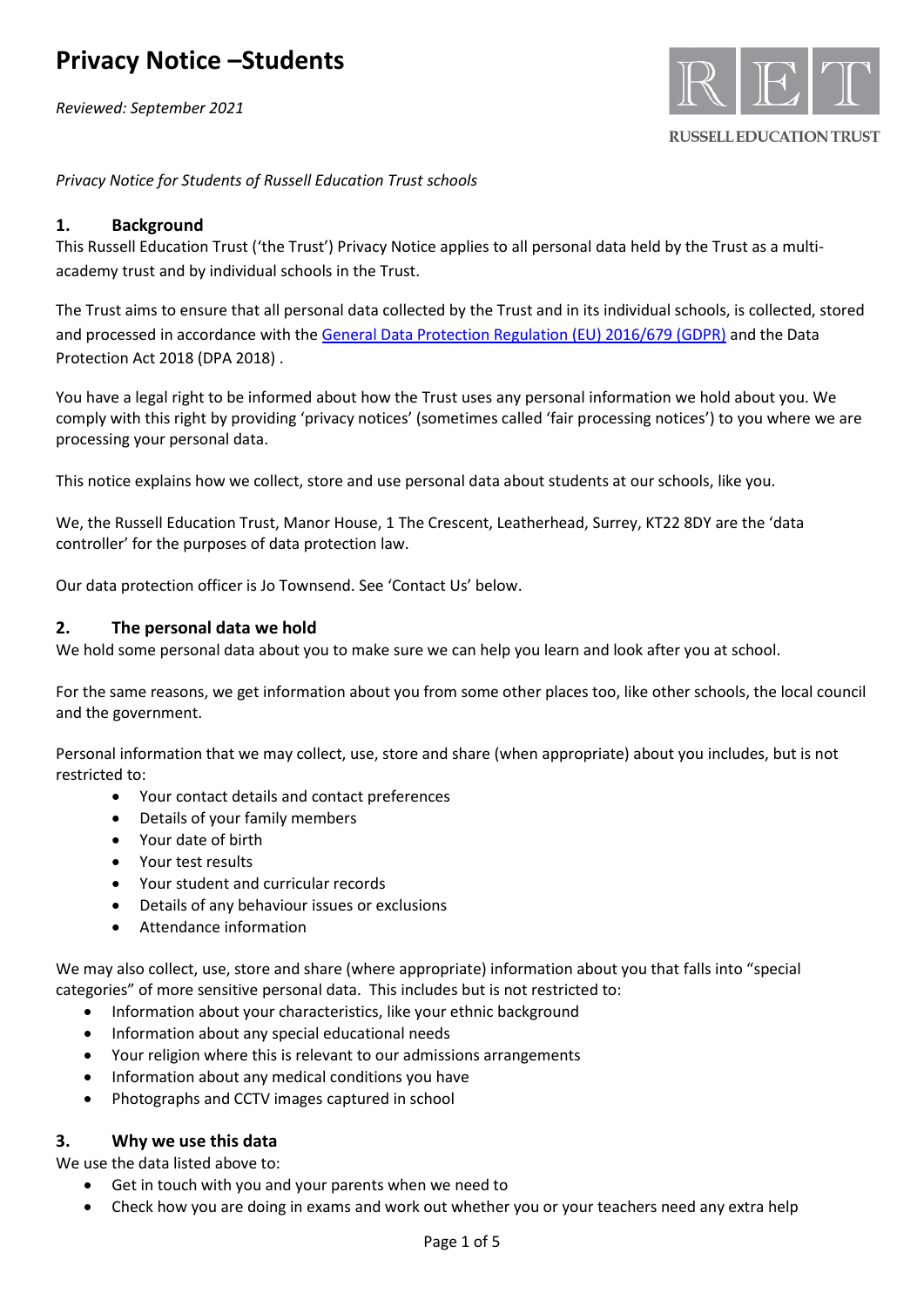*Reviewed: September 2021*



#### **RUSSELL EDUCATION TRUST**

- Track how well your school as a whole is performing
- Look after your wellbeing
- Ensure your safety and the safety of others whilst at school
- Ensure we fulfil our legal duties owed to you and other students

### **3.2 Use of your personal data in automated decision making and profiling**

We do not currently process any personal data through automated decision making or profiling. If this changes in future, we will amend any relevant privacy notices in order to explain the processing to you, including your right to object to it.

## **4. Our lawful basis for using this data**

We only collect and use your personal data when the law allows us to. Most commonly, we process it where:

- We need to comply with a legal obligation this means we need to process the data to meet our responsibilities under law such as sharing information with the Department of Education and Local Education Authority
- We need it to perform an official task in the public interest this means we need to use your data to fulfil our official duties as a Trust and by our individual schools
- We have obtained your consent to use it in a certain way we will obtain your consent to use your personal data in specific circumstances
- We need to protect your vital interests (or someone else's interests) this means in a life-or-death situation, such as a medical emergency
- We have legitimate interests in processing the data where there is minimal privacy impact and we have a compelling reason to do so.

Where you have provided us with your consent to use your information, you may take back this consent at any time. We will make this clear when requesting your consent and will explain how you would go about withdrawing your consent.

### **4.1 Our basis for using special category data**

For 'special category' data (more sensitive personal information), we only collect and use it where we have both a lawful basis, as set out above and one of the following conditions for processing as set out in data protection law:

- We have obtained your specific and explicit consent to use your information in a certain way
- We need to protect an individual's vital interests (i.e. protect your life or someone else's life), in situations where you're physically or legally incapable of giving consent
- The data concerned has already been made clearly public by you
- We need to process it for the establishment, exercise or defence of legal claims
- We need to perform or exercise an obligation or right in relation to employment, social security or social protection law
- We need to use it for health or social care purposes and it is used by or under the direction of a professional obliged to confidentiality under the law
- We need to use it for public health reasons and it is used by, or under the direction of a professional obliged to confidentiality under the law
- We need to process it for archiving or for statistical purposes, and the processing is in the public interest.

Some of the reasons listed above for collecting and using your personal information overlap, and there may be several grounds, which justify our use of this data.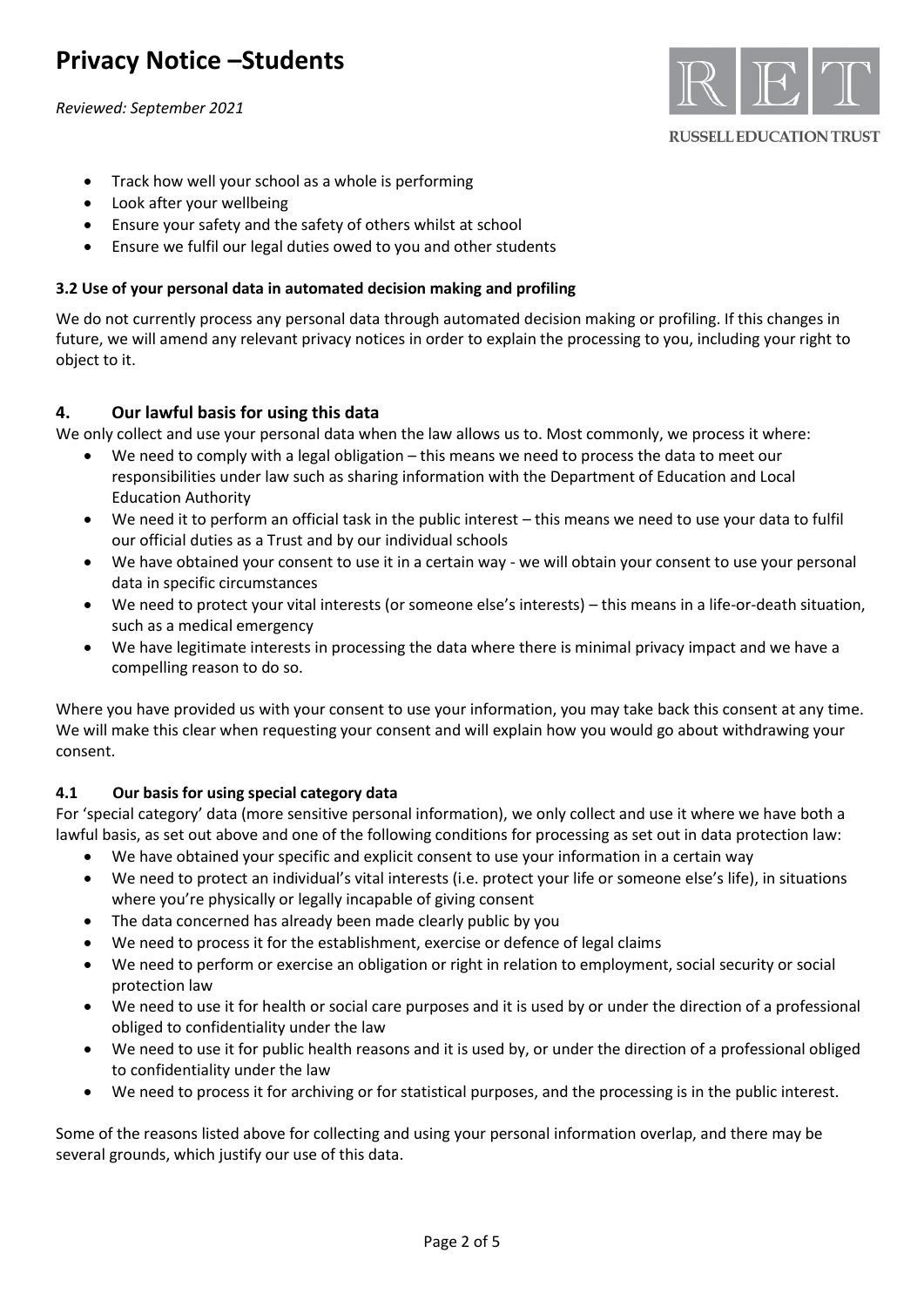*Reviewed: September 2021*



## **5. Collecting this information**

While the majority of information we collect about you is mandatory, there is some information that can be provided voluntarily. This means that whenever we want to collect information from you, we make it clear if you have to give us this information (and if so, what the possible consequences are of not doing that) or if you have a choice.

Most of the data we hold about you will come from you, but we may also hold data about you from:

- Local authorities
- Government departments or agencies
- Police forces, courts, tribunals
- Medical professionals
- Your representatives
- Your family

## **6. How we store this data**

We keep personal information about you while you are attending school. We may also keep it beyond your attendance at school if this is necessary.

Our Data Retention Schedule explains how long we will hold your personal information. You can find this on your school's website.

We have security measures in place to prevent your personal information from being accidently lost, used or accessed in an unauthorised way, altered or disclosed.

We will dispose of your personal data securely when we no longer need it.

### **7. Data sharing**

We do not share information about you with any third party without consent unless the law and our policies allow us to do so.

Where it is legally required, or necessary (and it complies with data protection law) we may share personal information about you with:

- Local authorities to meet our legal obligations to share certain information, such as safeguarding concerns and exclusions
- Government departments or agencies, such as The Department for Education (including the Education Skills Funding Agency and Regional Schools' Commissioner) to meet our responsibilities as a School/Trust
- Youth support services provided to schools to provide appropriate educational and pastoral opportunities to you
- Careers service providers to provide appropriate careers advice and opportunities to you
- Inset day providers to provide appropriate educational and pastoral opportunities to you
- Your family and representatives to ensure that we can meet your educational and pastoral requirements.
- Educators and examining bodies to support your successful education including the proper coordination of examination entries
- Our regulators e.g. Ofsted to meet our obligations for the monitoring and evaluation and assessment of schools
- Suppliers and service providers to enable them to provide the service we have contracted them for such as our catering providers and IT services
- Financial organisations such as your school's electronic payments provider –so that we can provide you with school meals using an efficient method of payment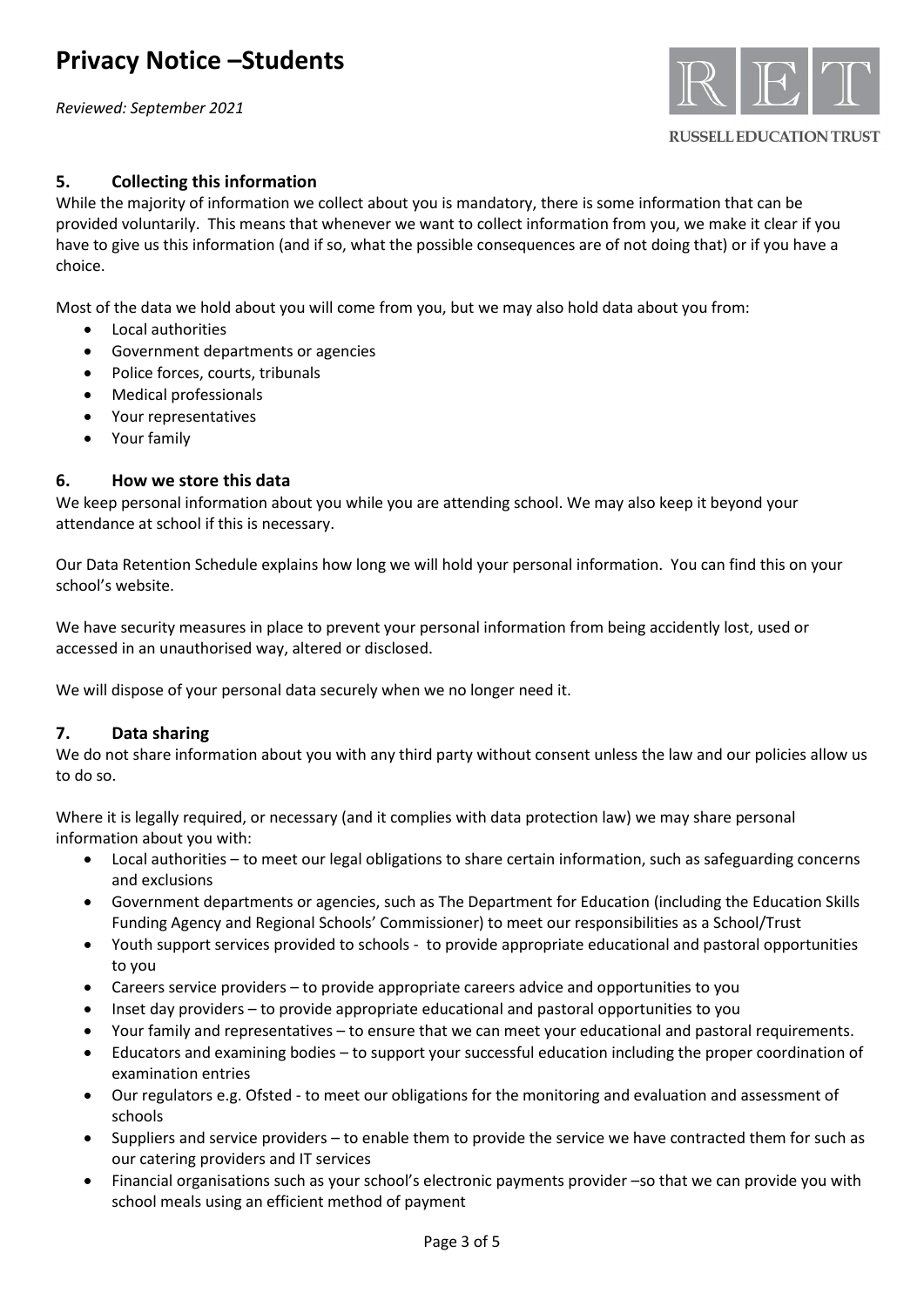*Reviewed: September 2021*



### **RUSSELL EDUCATION TRUST**

- Our internal and external auditors to meet our legal obligations to have our accounts audited
- Survey and research organisations to support the collation of data to support the improvement of education across the country.
- Health and welfare authorities and social care providers to meet our obligations to protect and ensure the health and welfare of staff and student and the wider school community. This includes sharing your details with NHS Test and Trace/Public Health England, where necessary, in relation to Coronavirus (Covid 19)
- The School Nurse to meet our obligations to ensure your health and welfare
- Security organisations  $-$  to ensure that you are as safe as possible
- Professional advisers and consultants to ensure that can meet your educational and pastoral requirements
- Charities and voluntary organisations to ensure that can meet your educational and pastoral requirements
- Police forces, courts, tribunals to meet our obligations to share certain information required by law
- Professional bodies to ensure that can meet your educational and pastoral requirements
- Other Russell Education Trust schools and the Trust's central team to support the effective management and operation of our schools, for example by comparing progress in our other schools to your school so we can maintain and improve standards and develop the educational provision offered to you.

### **National Pupil Database**

We are required to provide information about you to the Department for Education as part of statutory data collections such as the school census.

Some of this information is then stored in the [National Pupil](https://www.gov.uk/government/publications/national-pupil-database-user-guide-and-supporting-information) Database (NPD), which is owned and managed by the Department and provides evidence on school performance to inform research.

The database is held electronically so it can easily be turned into statistics. The information is securely collected from a range of sources including schools, local authorities and exam boards.

The Department for Education may share information from the NPD with other organisations, which promote children's education or wellbeing in England. Such organisations must agree to strict terms and conditions about how they will use the data.

For more information, see the Department's webpage on [how it collects and shares research data.](https://www.gov.uk/data-protection-how-we-collect-and-share-research-data)

You can also [contact the Department for Education](https://www.gov.uk/contact-dfe) with any further questions about the NPD.

### **7.1 Transferring data internationally**

Where we transfer personal data to a country or territory outside the European Economic Area, we will do so in accordance with data protection law.

### **8. Your rights**

### **8.1 How to access personal information that we hold about you**

You have the right to make a **'subject access request'** to gain access to personal information that the school holds about you.

If you make a subject access request, and if we do hold information about you, we will (unless there is a good reason why we shouldn't):

- Give you a description of it
- Tell you why we are holding and processing it, and how long we will keep it for
- Explain where we got it from, if not from you
- Tell you who it has been, or will be, shared with